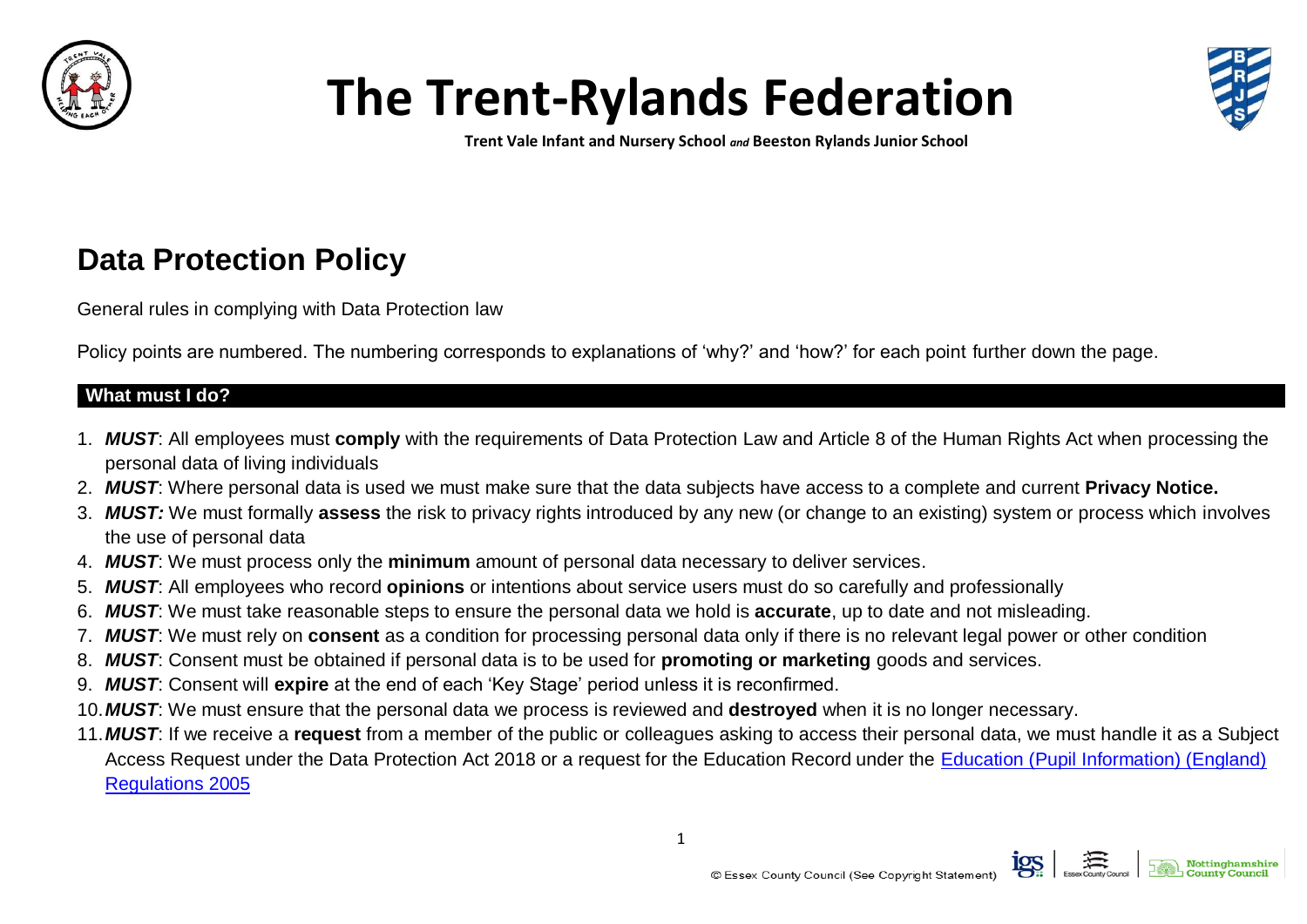- 12.*MUST*: If we receive a request from anyone asking to access the personal data of **someone other than themselves**, we must fully consider Data Protection law before disclosing it
- 13.*MUST*: When someone contacts us requesting we change the way we are processing their personal data, we must consider their **rights** under Data Protection law.
- 14.*MUST NOT*: You must not access personal data which you have **no right to view**
- 15.*MUST*: You must follow system user **guidance** or other formal processes which are in place to ensure that only those with a business need to access personal data are able to do so
- 16.*MUST*: You must **share** personal data with external bodies who request it only if there is a current agreement in place to do so or it is approved by the Data Protection Officer or SIRO.
- 17.*MUST*: Where the content of telephone calls, emails, internet activity and video images of employees and the public is **recorded, monitored and disclosed** this must be done in compliance with the law and the regulator's Code of Practice.
- 18.*MUST*: All employees must be **trained** to an appropriate level, based on their roles and responsibilities, to be able to handle personal data securely.
- 19.*MUST*: When using **'data matching'** techniques, this must only be done for specific purposes in line with formal codes of practice, informing service users of the details, their legal rights and getting their consent where appropriate.
- 20.*MUST*: We must maintain an up to date entry in the **Public Register of Data Controllers**
- 21.*MUST:* Where personal data needs to be anonymised or pseudonymised, for example for **research purposes**, we must follow the relevant procedure
- 22.*MUST NOT*: You must not **share** any personal data held by us with an individual or organisation based in any country outside of the United Kingdom without seeking advice from the SIRO or Data Protection Officer
- 23.*MUST*: We must identify **Special Categories** of personal data and make sure it is handled with appropriate security and only accessible to authorised persons
- 24.*MUST*: When **sending** Special Category data to an external person or organisation, it should be marked as "OFFICIAL-SENSITIVE" and where possible, sent by a secure method

### **Why must I do it?**

- 1. To comply with legislation
- 2. To comply with Data Protection legislation which requires us to make the data subject aware of how we will handle their personal data
- 3. To ensure that the rights of the Data Subject are protected in any proposed new activity or change to an existing one

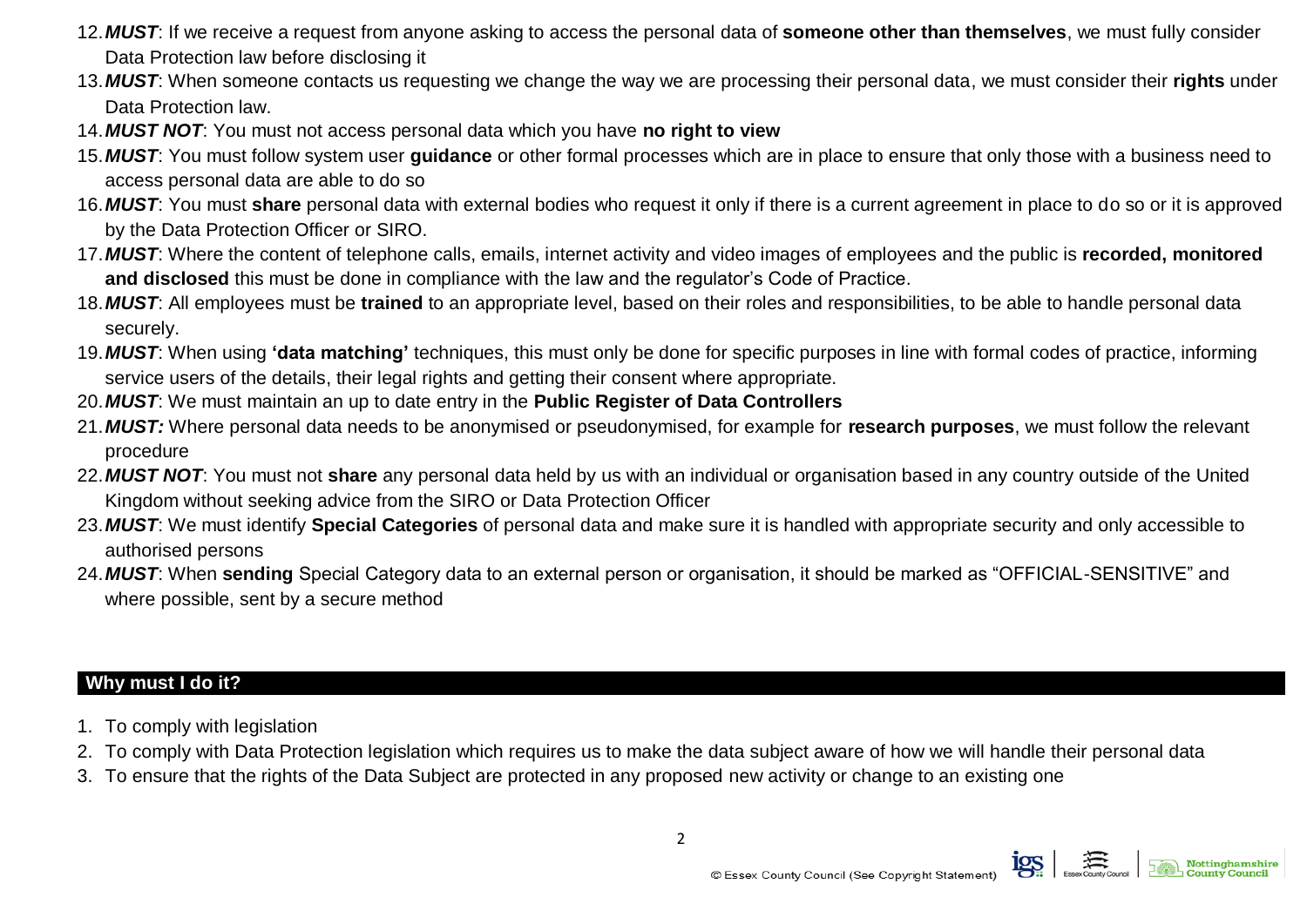- 4. The law states that we must only process the minimum amount of information needed to carry out our business purpose. It is not acceptable to hold information on the basis that it might possibly be useful in the future without a view of how it will be used. Changes in circumstances or failure to keep the information up to date may mean that information that was originally adequate becomes inadequate.
- 5. To maintain professional standards and to assist in defending the validity of such comments if the data subject exercises their rights to ask us to amend or delete their personal data if they feel it to be inaccurate.
- 6. To comply with a principle of Data Protection law
- 7. To comply with Data Protection law. Where processing does not rely on a legal condition other than consent
- 8. When using personal data for marketing and promoting services it is unlikely that any lawful condition other than consent would apply.
- 9. Consent can only be valid for a reasonable period of time.
- 10.To comply with a principle of Data Protection law.
- 11.To comply with the right to access personal data
- 12.To comply with a principle of Data Protection law.
- 13.To comply with the rights of the Data Subject under Data Protection law
- 14.Personal data must be protected by effective security controls to ensure that only those with approved business need to access the data can do so
- 15.Personal data must be protected by effective security controls to ensure that only those with approved business need to access the data can do so
- 16.To comply with the legal requirements to keep personal secure but also to ensure that where there are legal grounds to share information in a managed way that this is done correctly.
- 17.The law permits organisations to hold such data in order to measure the quality of services being provided, to record consent etc. In certain circumstances recordings may be accessed e.g. to investigate alleged criminal activity or breaches of Organisation policy etc.
- 18.To comply with a principle in Data Protection law and the Data Protection Officer governance requirements
- 19.To comply with the Data Subject's rights
- 20.This is a regulatory requirement and allows the public to see what personal information we hold to support transparency
- 21.Where personal data is used for research purposes, the processing of the data can be legitimised by provisions within Data Protection law
- 22.To comply with the right of the Data Subject to have equivalent legal safeguards in place over their data in another country as they would here. Personal data transferred overseas (including hosted solutions) must be securely handled under the same or substantially similar provisions that exist under the Data Protection Act.
- 23.To comply with Article 9 of GDPR
- 24.To comply with Article 9 of GDPR and comply with a principle of Data Protection law requiring personal data is processed with appropriate security measures

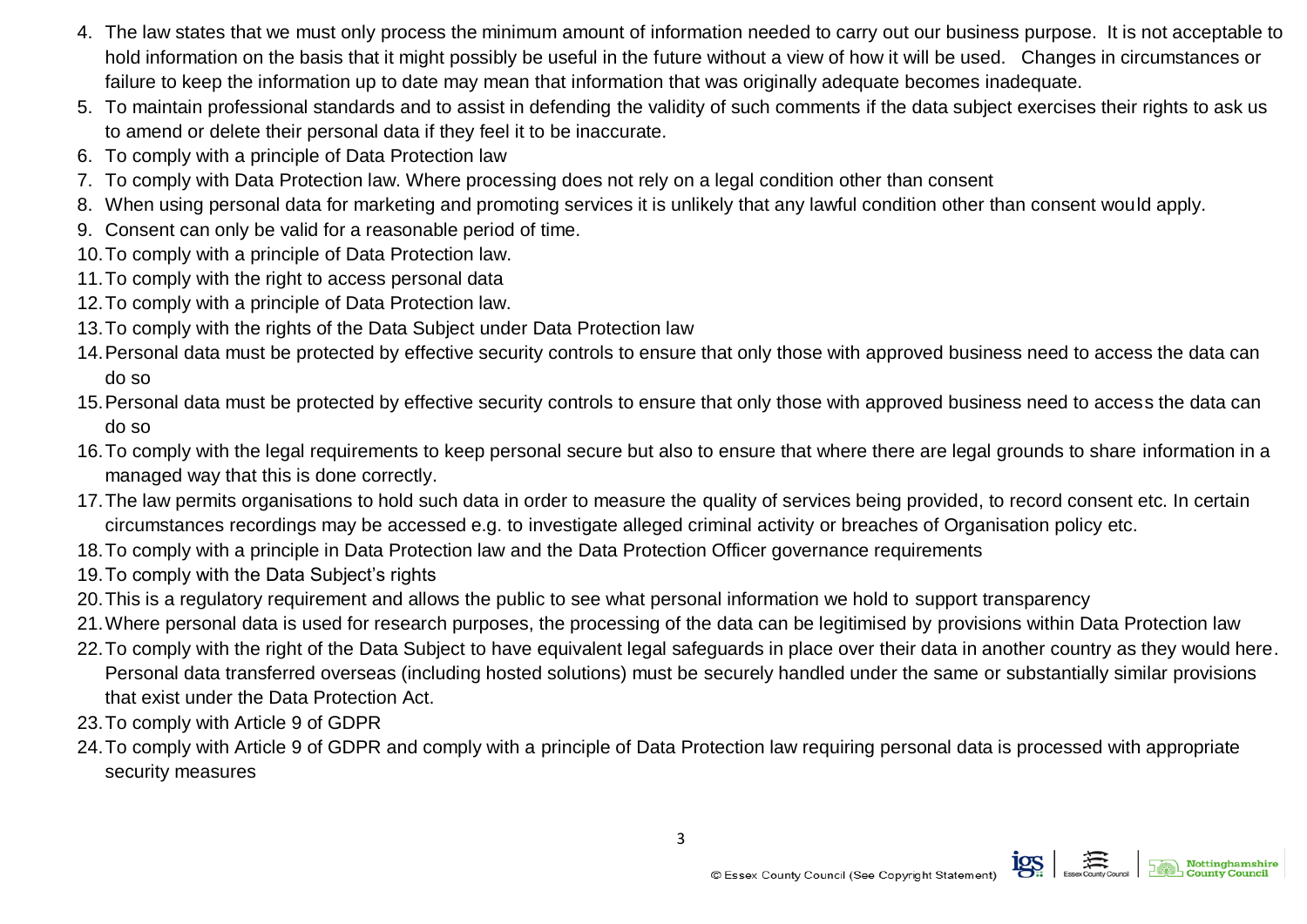#### **How must I do it?**

- 1. By following the points in this policy
- 2. By approving and reviewing a compliant privacy notice in line with the Privacy Notice Procedure and making it available to the data subjects
- 3. By completing and approving a Privacy Impact Assessment, or Data Protection Impact Assessment where the processing is 'high risk' to the rights of the data subjects.
- 4. By ensuring that the means we use to gather personal data (such as forms etc.) only ask for the information that is required in order to deliver the service.
- 5. By considering that anything committed to record about an individual may be accessible by that individual in the future or challenged over its accuracy.
- 6. For example, there should be at least an annual check of the currency of data held about service users and whenever contact is re-established with a service user, you should check that the information you hold about them is still correct.
- 7. By following the points in the Consent Procedure
- 8. By following the points in the Consent Procedure
- 9. By following the points in the Consent Procedure. Parents/ Guardians of pupils in the last year of a key stage should expect a communication to ask them to refresh their consents. If they do not respond ahead of a deadline date then consent should be assumed to be no longer valid.
- 10.By following the points in the Records Management Policy. We must review personal data regularly and delete information which is no longer required; although we must take account of statutory and recommended minimum retention periods. Subject to certain conditions, the law allows us to keep indefinitely personal data processed only for historical, statistical or research purposes. The Retention Schedule will give guidance in these areas.
- 11.By following the points in the Statutory Requests for Information Policy. We must be aware that data subjects can ask others to make a request on their behalf. There must be evidence of consent provided by the Data Subject to support this.
- 12.By following the points in the Statutory Requests for Information Policy. Such requests would typically be managed under the Freedom of Information Act (if from a member of the public) or under Data Protection or Justice law if for a criminal investigation, however the decision whether or not to disclose someone's personal data to a third party must satisfy the requirements of Data Protection law
- 13.By reviewing the impact of any requested change on any statutory duty being fulfilled by the Organisation.
- 14.By being aware through training and guidance from your manager on what information is appropriate for you to access to do your job. Systems and other data storage must be designed to protect access to personal data. You must inform your manager if you have access to data which you suspect you are not entitled to view.
- 15.By ensuring appropriate security controls are in place and rules to support those controls are followed. The following should be in place:
	- technical methods, such as encryption, password protection of systems, restricting access to network folders;
	- physical measures, such as locking cabinets, keeping equipment like laptops out of sight, ensuring buildings are physically secure; and

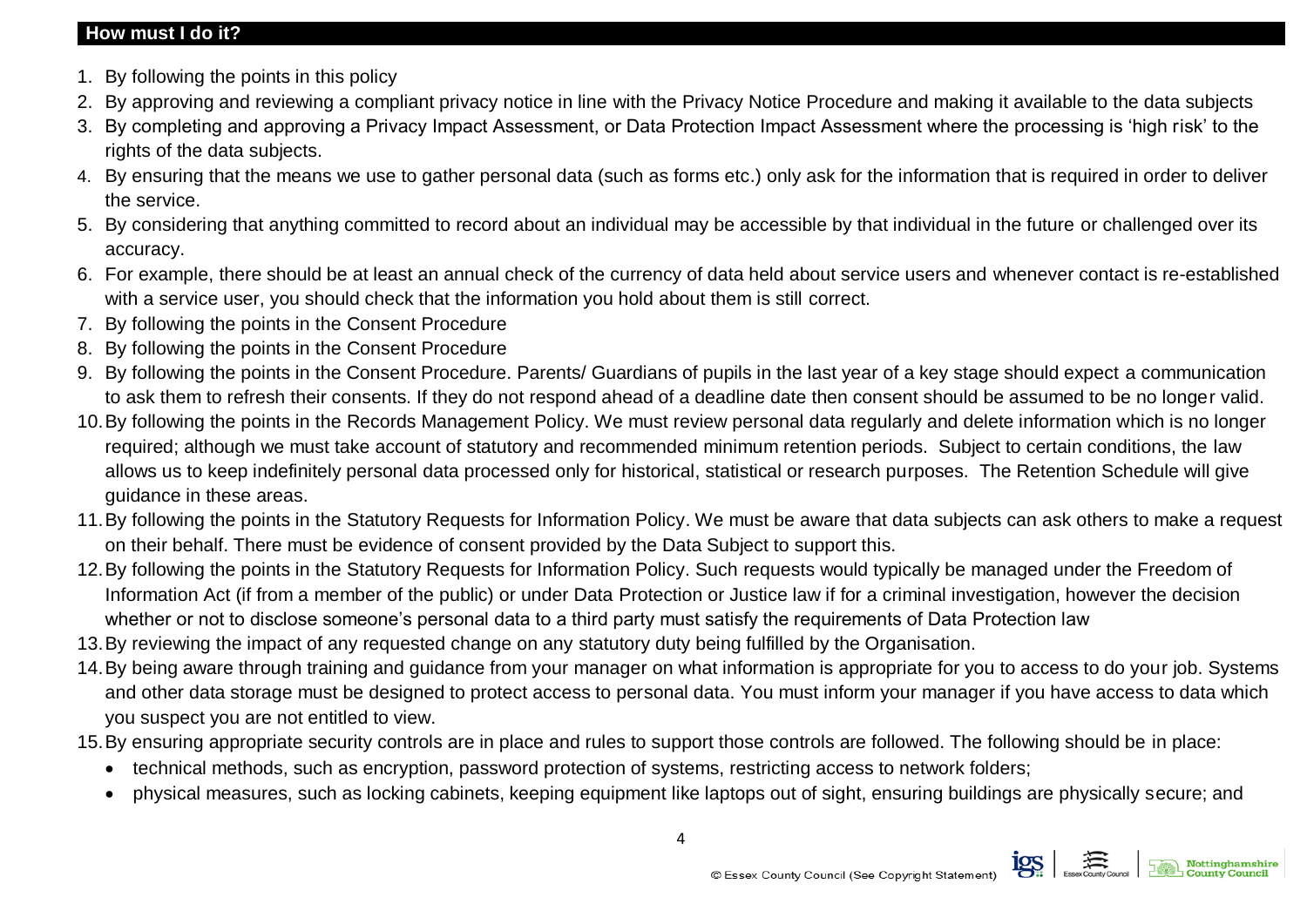- organisational measures, such as:
	- o Providing appropriate induction and training so that staff know what is expected of them
	- o Taking reasonable steps to ensure the reliability of staff that access personal data, for example, by the use of Disclosure and Barring Service (DBS) checks.
	- o Making sure that passwords are kept secure, forced to be changed after an agreed period and are never shared
- 16.Consult your manager, any procedure guidance or any library of sharing agreements managed by the Organisation. Consult the Data Protection Officer or SIRO in one-off cases of sharing.
- 17.By ensuring that employees and members of the public are fully aware of what personal data is being recorded about them and why, and it what circumstances that data may be used. Operation of overt surveillance equipment such as CCTV must always be done in line with relevant codes of practice captured in the Surveillance Management Procedure. Any covert surveillance must be done in line with the provisions in the Investigatory Powers Act (2016)
- 18.By completing compulsory training courses relevant to your role. Records will be kept of induction training and annual refresher training. Training content for each role will be determined by feedback on current training methods and the outcome of investigating security incidents. This will be reviewed frequently.
- 19.By ensuring an Impact Assessment has been approved for the activity
- 20.The entry should be reviewed annually and an update is to be made when any change to the purposes of processing personal data occur
- 21.Follow the guidance in the Data Minimisation Procedure
- 22.Consult the Data Protection Officer over any proposed sharing outside of the UK. If you are a manager who is proposing a change to or implementing a new system which may involve the hosting of personal data in a nation outside the UK, this must be first assessed by a Privacy Impact Assessment, which must be approved by your SIRO and Data Protection Officer
- 23.Special Categories of Personal Data are information revealing *racial or ethnic origin*, *political opinions*, *religious or philosophical beliefs*, or *trade union membership*, and *genetic data*, *biometric data* for the purpose of uniquely identifying an individual, *data concerning health* or *data concerning an individual's sex life or sexual orientation*. Where this data is held it should be stored securely and in a way that access is restricted only to those internal staff that have a valid need to access it. It should only be shared externally after verifying that the recipient is entitled to access this data and through secure means.
- 24.Hard-copy packages must be marked as such by writing on the exterior of the package. Emails should contain the wording in the 'subject' field before the email title. Refer to the Records of Processing Activity document and the register of Data Flows for clear instruction on how you are expected to handle sending the data securely according to the particular activity you are undertaking

## **What if I need to do something against the policy?**